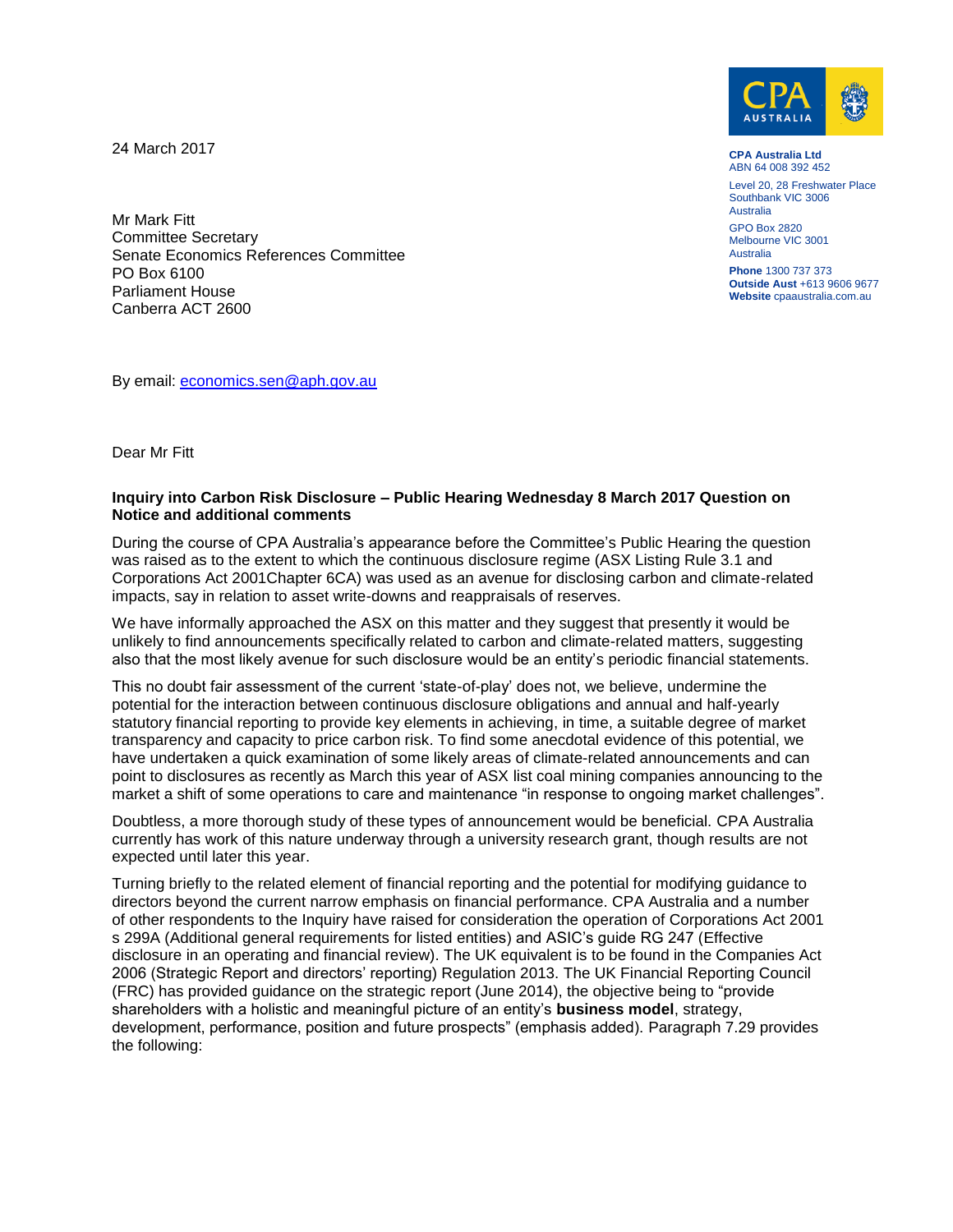To the extent necessary for an understanding of the development, performance or position of the entity's business, the strategic report should include information about:

- (a) Environmental matters (including the impact of the business of the entity on the environment);
- (b) the entity's employees; and
- (c) social, community and human rights issues.

The information should include a description of any relevant policies in respect of those matters and the effectiveness of those policies.

Where information on any of the matters described above is not included in the strategic report because it is not considered necessary for an understanding of the development, performance or position of the company's business, the strategic report should state the matters that are not covered in the strategic report.

The final sentence of the above is typical of the 'report or explain' approach to disclosure found in frameworks such as the ASX Corporate Governance Council's Principles & Recommendations and is the type of principle-based approach to carbon risk and climate-related regulation urged my CPA Australia where there are significant issues of industry-sector and firm size characteristics in determining materiality and user decision-utility.

A related UK regulatory attributed is in their Corporate Governance Code, again promulgated in April 2016 by the FRC and is relevant as a model or reference point for measured broadening and subtle reemphasising of disclosure within which carbon risk confronting Australian companies could be communicated to the market, shareholders and other interested parties. Paragraph C.2.1 under Risk Management and Internal Control states:

The directors should confirm in the annual report that they have carried out a robust assessment of the principal risks facing the company, including those that would threaten its **business model**, future performance, solvency and liquidity. The directors should describe those risks and explain how they are being managed or mitigated. (emphasis added)

The above is presented as indicative of the type of reforms that could be readily implemented in Australia, and we believe could harmonise with relevant related initiatives of ASIC including its guidance for forward-looking statements in the mining and resources sector and its statements recently as 8 December 2016 (16-428MR) emphasising its surveillance focus on impairment tests and asset valuation. Similarly, the building of both depth of annual and half-yearly reporting of climate, environmental and other nonfinancial information, along with related market expectations about availability of this information, should, we suggest, provide the impetus for parallel flows of information through the medium of continuous disclosure.

As an addition point made in relation to the UK approaches described above, CPA Australia wishes to highlight that although the UK has adopted a comparatively more 'pluralist' approach to whom directors' owe their duties under an 'enlightened shareholder value' principle adopted in s 172 of their Companies Act 2006, this does not preclude, as we see it, adaptation of the governance and disclosure approaches discussed. In this context we would like to address our opening statement and the subsequent question from the Committee member concerning the lapse of time since serious policy analysis of stakeholder interests in the context of directors' duties. We respond here without reaching a concluded position, that the narrative disclosure in the above mentioned s 299A dealing with business strategies might be reoriented to include some reference to both the discharge of the duty of care and diligence (s 180) and, in particular, the duty to act 'bona fide in the best interest of the company as a whole'. The latter, given its broad expression in s 181, evolves through judicial development. Any reform should of course not derogate from directors communicating their performance and oversight on matters of financial management and stewardship.

Finally, mention was made in response to a question from the Committee of the Commonwealth Climate Law Initiative and that this was identified in CPA Australia's submission to the Inquiry. This was incorrect. The following link is therefore provided noting that CPA Australia participated with the University of Melbourne Law School and MinterEllison in the Australian symposium and we expect further developments across 2017.